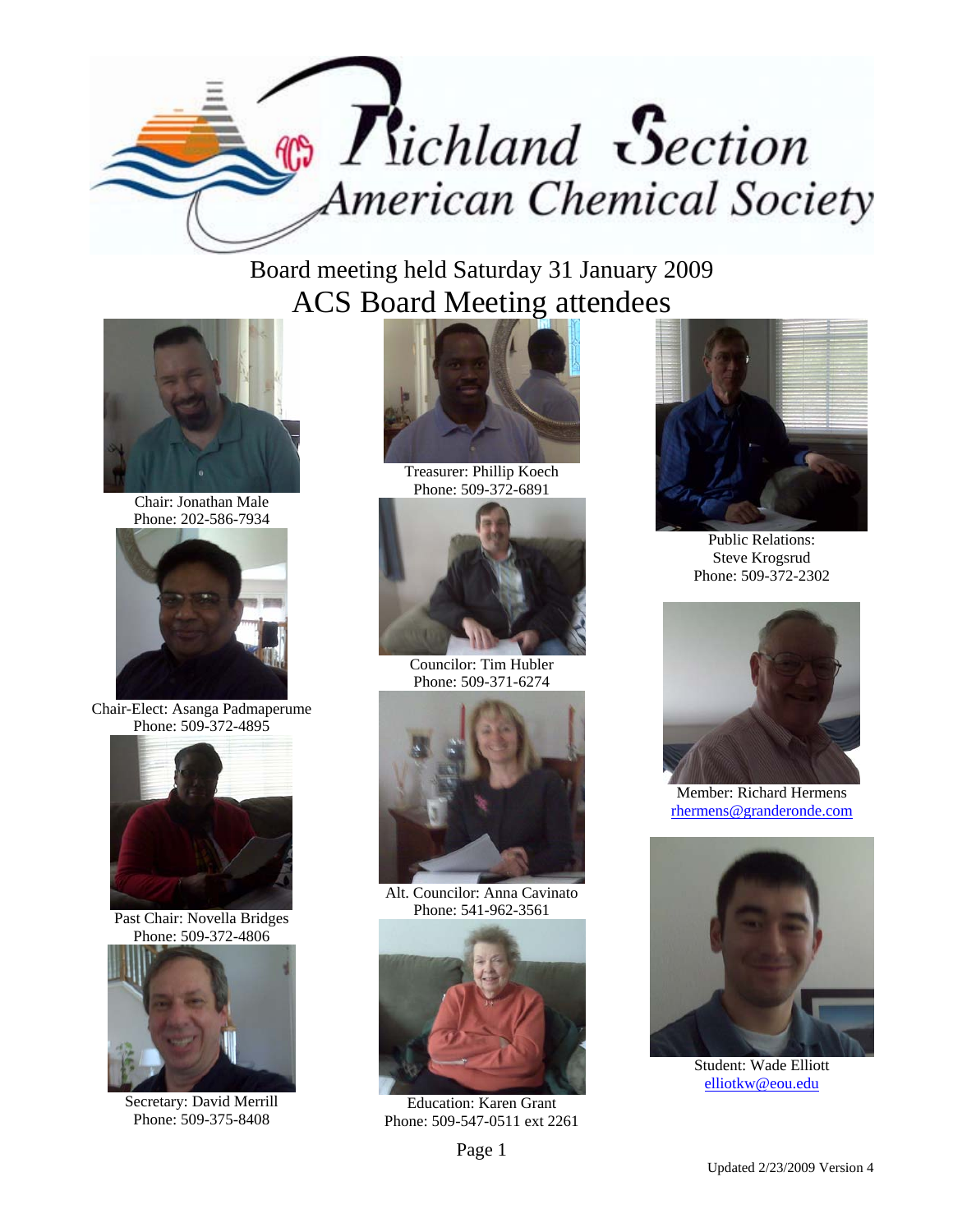

### **10:30 Review Budget and Expenses (Novella)**

- 1. Points of concern
	- a. ACS Investment Pool likely will continue to lose due to poor Market
		- i. Prior balance was 17,311.89
		- ii. Current balance is 15,150.37
		- iii. The budget and prior year expenses should show our loss as a single line item
		- iv. General discussion among board members. Question: Why are we seeing the same value on line item 24 for 2006 final and 2007 final?
		- v. It looks like for the 2008 year our investment lost 2161.52 but the current format does not make this obvious.
	- b. Two other concerns were discussed concerning funds that are committed to be spent in future years (see item 6 below concerning budget lines 8 and 16).
		- i. The "Innovative Grant Fund" has \$4,461.79 committed from prior years. These funds should be displayed as reserved funds to be spent from a reserved account and should be separated from the general funds.
		- ii. Similarly we received funds in prior years the remainder of which (\$615) are to be spent on the "Science Café", and these also should be separated from the general funds and held in a reserve account, as they also reflect a commitment to spend toward an objective that was committed, to those whom provided the funds.
- 2. Line 1 Although it looks like our membership is increasing and income is now 7,825
	- a. We should be conservative and expect a shrinking membership
	- b. Nationally ACS membership dropped this past year
	- c. Accounting of members will change so it will look like it increases due to students changing their status to full members
	- d. Bottom line keep budgeted income at 7,000
- 3. Line 4 Rebate for councilor travel expenses was 1,932 in 2008
- 4. Line 6 Local dues leave it at the average (some discussion to raise it to \$10)
	- a. Set expected revenue to \$1500
	- b. Steve suggested the treasurer look at other sections voluntary dues and present to the board the difference at a future meeting
- 5. Line 7 we expect very little income so just \$100 from Savings
- 6. Line 8 we made more than expected because we reduced expenses at last minute due to a funeral.
	- a. We may want to consider "Chemist of the Year" but for now do not expect it.
	- b. Line 16 Science Café is carried over  $500 + 115 = $615$  and should be earmarked to be spent on Science Café from commitments made in prior years
	- c. There is an Innovative Grant fund 4,461.79 is still unspent but committed
	- d. \$5076.79 should be in the reserved account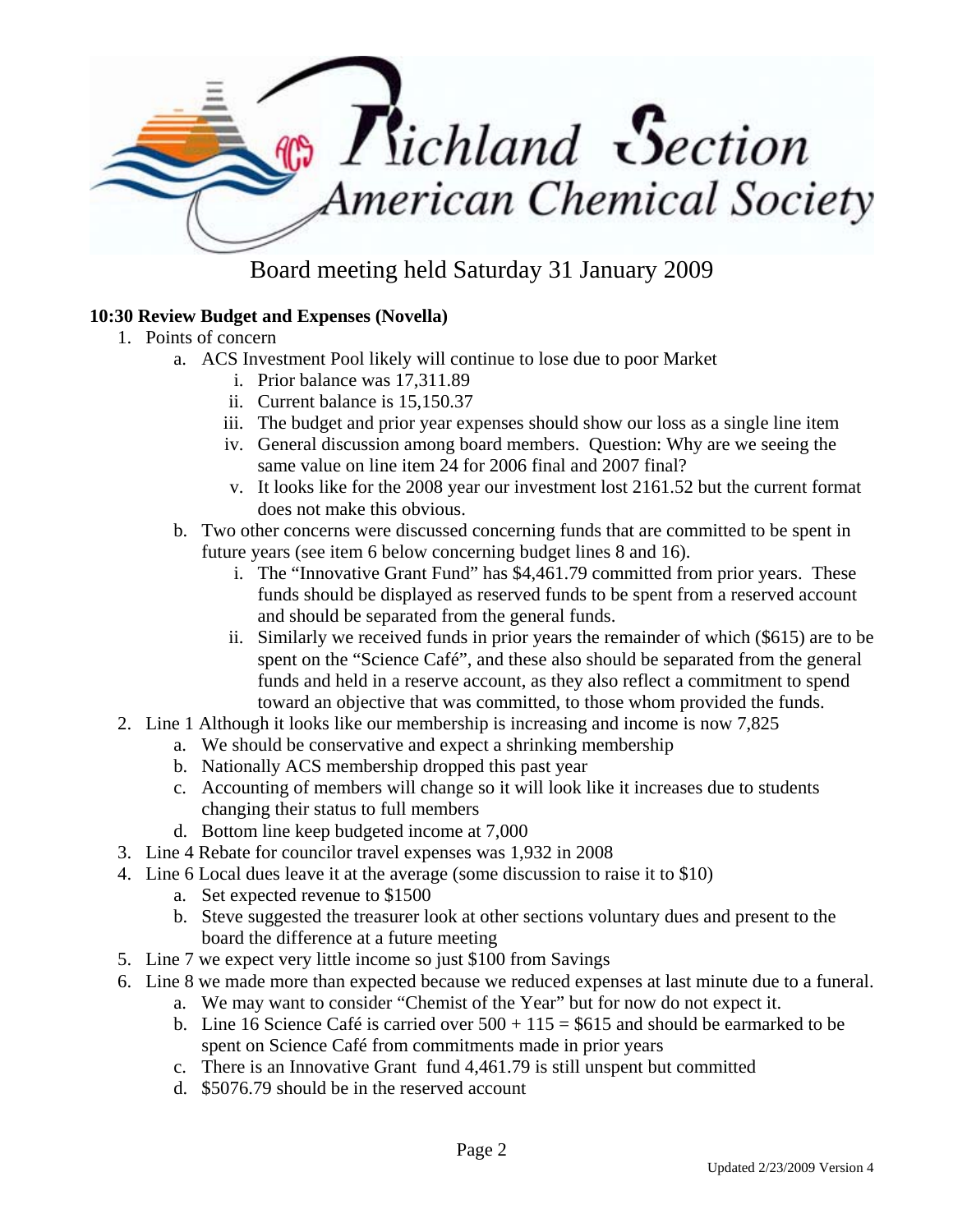

- 7. Line 12 b) Innovative grant commitment should be spent this year for Community College Students to attend
	- a. At least the regional meeting but a National meeting would be good
	- b. We could carry it over again but we should spend it as it has already been 2 years
	- c. CBC has finals the week of the National ACS in SLC UT 3/22-26/09
	- d. Eastern Oregon University is planning to go but is not a Community College
	- e. Last year we spent 800 and should have reduced our commitment
	- f. Richard acknowledged it met the criteria and should have reduced the commitment to the "Innovative Grant"
	- g. Check written 5/14/08 to CBC Chemistry club check number 683
	- h. We have quorum as a board and voted unanimously to deduct the \$800 from the \$4,461.79 leaving \$3661.79 in the "Innovative Grant" reserved fund.
	- i. Total reserved funds is now \$4276.79
- 8. Line 12 Subsidies for students and teachers (Homewood Suites 6 students/suite)
	- a. \$300/night per suite 4 suites times 3 nights + food and travel
	- b. Eastern Oregon currently has 18 with 8 posters to be presented at SLC. 5 of the 18 have presented before.
	- c. Last year they spent \$11,000
	- d. Travel grant from ACS travel grant
	- e. ACS Richland \$2300 last year
	- f. Usually get \$600 from Student government and ACS national
	- g. Fund raise about \$7000
	- h. Already raised about \$5000 to \$6000 Break for Lunch
	- i. \$1500 unanimously agreed by board for 2009 budget line 12 EOU Student Affiliates
	- j. \$1830 for community college from reserved fund "Innovative Grant" Include all community college (i.e. Blue Mountain, Yakima Valley…) \$300/person travel grant to the National ACS first choice, regional ACS meeting second choice.
	- k. If we get more we could spend more than half of the reserved fund.
- 9. Line 13 (1:31 PM) Awards scholarships, and grants
	- a. Awards \$200 (Last year gave nothing last year for Mid Columbia Science)
		- b. TCTC Teacher Grants Tri-City Technical Council (zero)
- 10. Line 14 should include flowers and cards but not postage \$200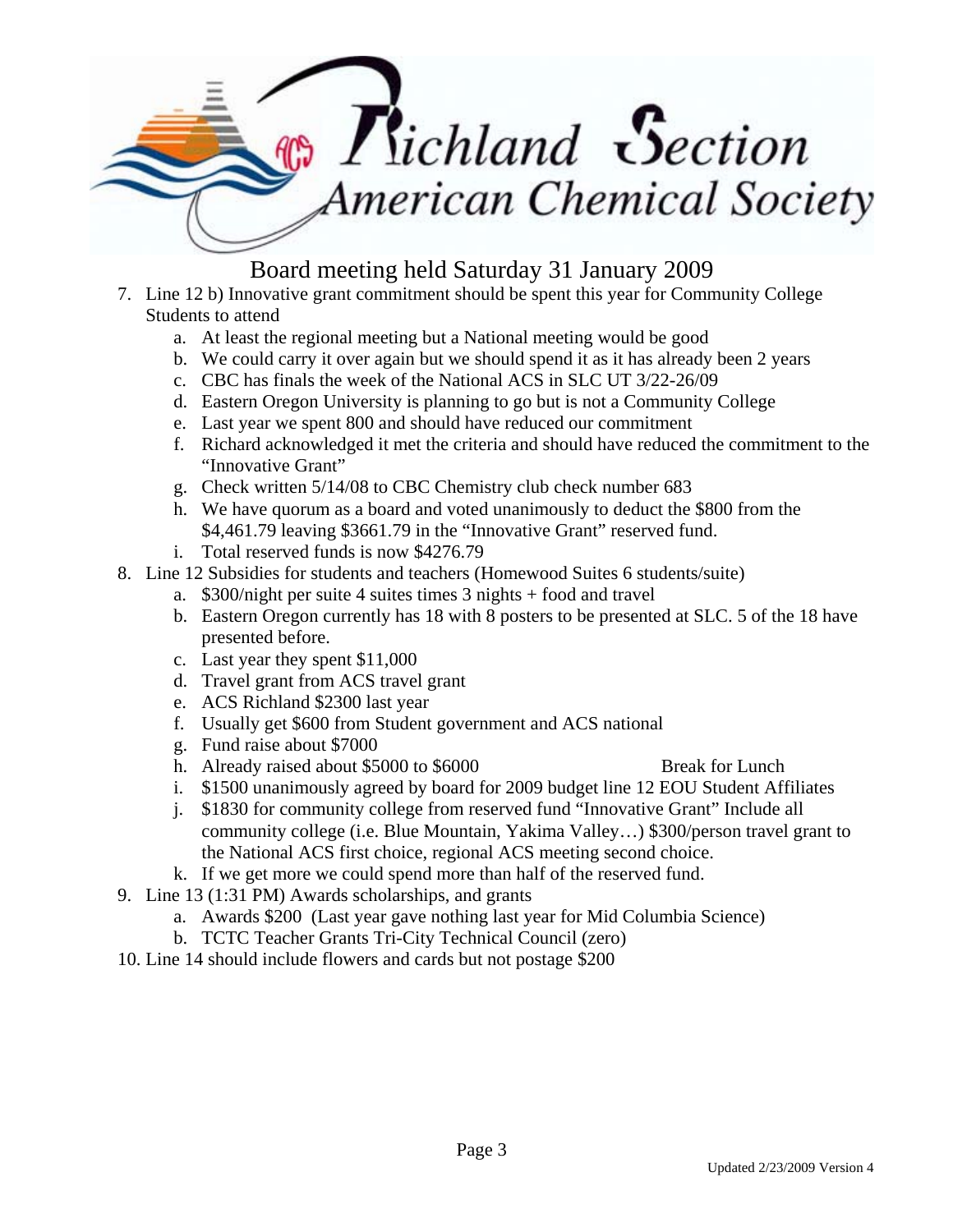

- 11. Line 15 postage and Newsletter (Laura.Schinnell@areva.com )
	- a. \$1138 budget Newsletter
		- i. Only 3 newsletters instead of 4 last year
		- ii. Used \$90 to pay graphic designer
		- iii. 11 cents per copy to print
		- iv. 500 copies to print  $$55 + 200 \cos 100$  to mail
		- v. \$250/ mailing of the newsletter
		- vi. 300 members get printed copy via internal mail
		- vii. 200 get mailed copy
		- viii. We are going electronic, only a few people have no E-mail address
		- ix. Therese Clauss will send activity roster and full roster or you can download it
	- b. Keep public relations going with NPR
		- i. To advertise the October a week before the meeting
		- ii. 4 ads per day for a week
- 12. Line 16 a) Meeting Speakers budget 1575 + meals
	- a. (cost \$350/speaker first  $3 + $175$  extra for additional)
	- b. Speaker Schedule (additional cost for dinner, etc.
		- i. March 9, 2009 Polysaccharides in Nature and Industry
		- ii. April 8, 2009 Chemistry and biochemistry of chocolate
		- iii. May 11, 2009 Chance and Design in Organic Chemistry
		- iv. October 19, 2009 Beer and Ale (English or Spanish)
			- 1. Could hold at Clover Island or CBC with tasting afterward at Ice Harbor Brewery
	- c. So newsletter should come out in time to advertise each of these events
- 13. Line 16 b) ACS Picnic June Friday  $19<sup>th</sup>$  or  $26<sup>th</sup>$  prefer  $19<sup>th</sup>$  just before NORM \$200
	- a. Invite other organizations such as AIChE (American Institute of Chemical Eng)., CHMM, etc.
	- b. Chair elect will be in charge of this event
- 14. Line 16 c) ACS annual social at the New Round Table \$350
- 15. Line 16 d) Post Norm celebration zeroed
- 16. Line 16 e) Science Café \$615 from reserved funds (no alcohol)
- 17. Line 16 f) 50 year celebration / National Award (with alcohol)
- 18. Line 17 Speakers meals (officer (chair elect) and speaker) \$300
- 19. Line 18 Travel subsides to Councilor (\$4300 for WA DC, SLC UT)
- 20. Line 19 Travel subsidy for Local Section Leadership Conference \$450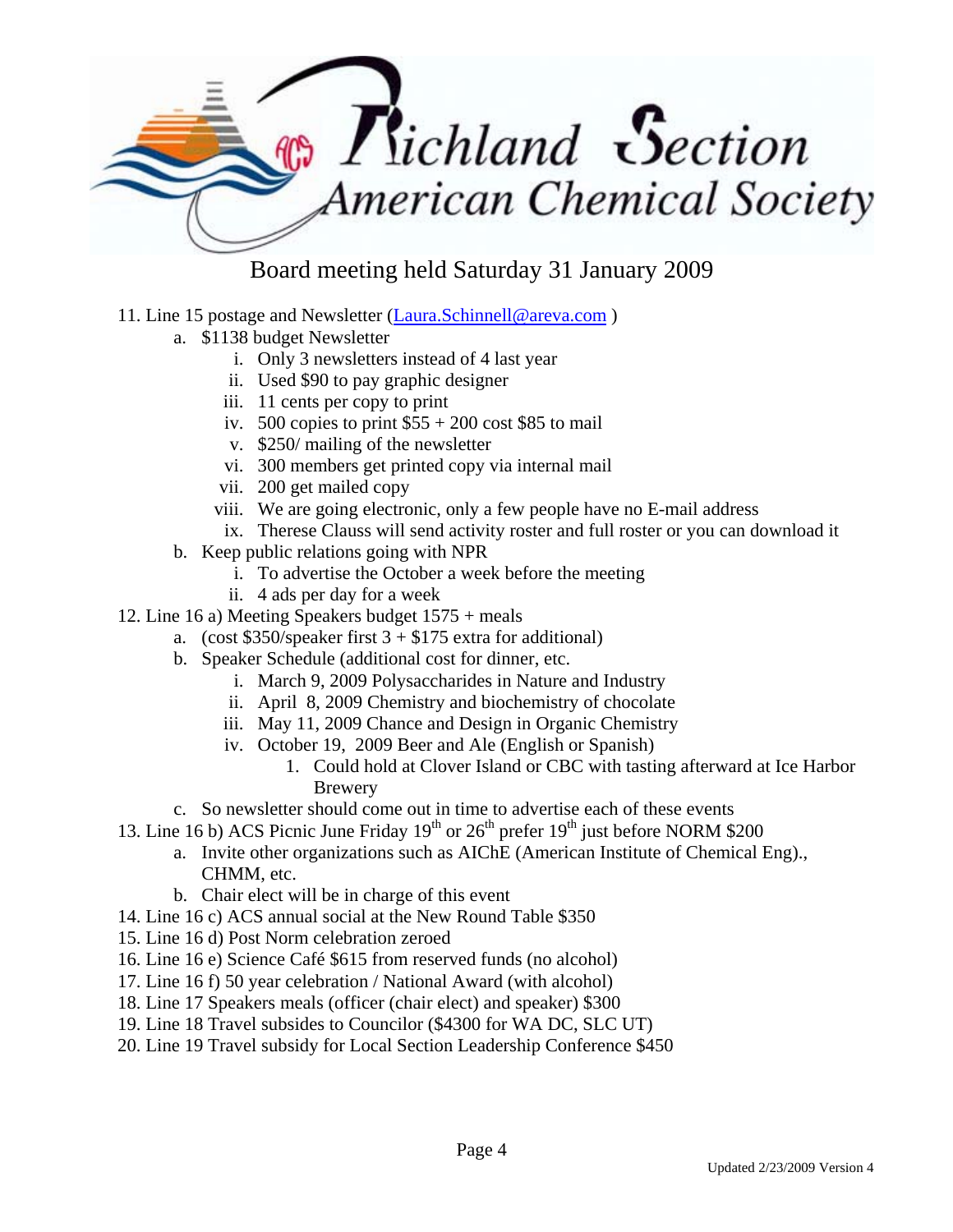

- 21. Line 20 Other financial Support ( total \$ 2500 )
	- a. National Chemistry Week ( \$1000 ) Janet and Michele did great job last year we need to support them this year.
		- i. Katy Denslow arranges for periodic tables and should be NTC coordinator
	- b. Olympiad ( \$150 ) if we actually do it.
	- c. Science Fair ( \$250 )
	- d. Women and Minority ( \$500 ) (includes Girls in Science)
	- e. Boy Scouts nuclear science merit badge Sandy Fiskum \$100
	- f. Earth Day ( \$400 )
	- g. Project Seed ( \$200 )
- 22. Total budget expenses ( \$ ) budget income ( \$ )
	- a. Reserved fund
	- b. Completed about 2:50 PM

#### **Reviewed Agenda**

Under treasurers report the above details were reviewed to help determine the budget for 2009. We discussed Old Items including the funding as described above.

### **Determine future meeting schedule**

Last year we had 9 board meetings. Most are 60 to 90 minutes.

Tuesday evening meetings 6:00 to 8:00 PM use WebX or meeting room at UW Tri-Cities or both Karen Grant can attend on weekends

### **Discussion led by Tim concerning Bylaws**

The ACS Council passed a measure, which makes student affiliate groups into members of the ACS so they can vote but not hold office. We need to add to the bylaws to allow students to be on committees and let them attend our board meetings. Our board has open executive board meetings, so currently any member may attend a board meeting, and today we have 2 members attending (see pictures on page 1). New or changes to Bylaws must be passed by the national bylaws committee, then published in the newsletter, then voted on by the local ACS membership at a general meeting.

We should invite and involve Wade and the Walla Walla, and CBC, student sections to send a representative to our next board meeting. Our goal is to bring more members into the ACS.

New "student members" and "electronic vote" are the two most pressing items that need to be changed to be in line with national bylaws, and our goals for electronic voting.